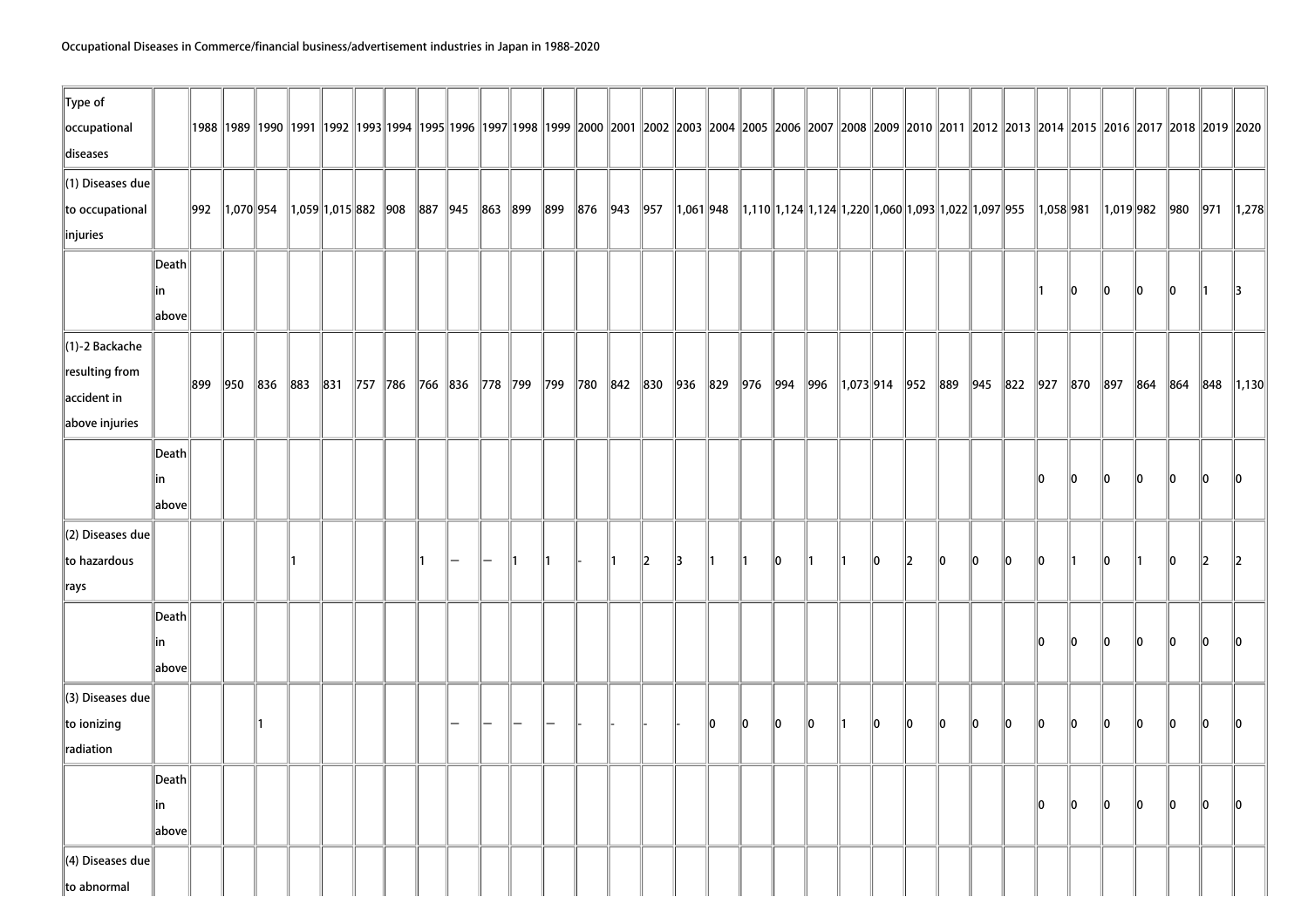| atmospheric<br>$\ $ pressure                                           |                       |     |            |                |                |                |            |                |    |                |    |               | 1                        |                |            |               |                       | $\ 0\ $ | $\ 0\ $ | $\ 0\ $        | $\parallel$ 1  |             | $\ _0$         |          | $\ 0\ $       | $\ 0\ $        | $\ 0\ $ | $\ 2\ $        | $\ 2\ $        | 1              | $\ 0\ $        | $\ 0\ $       | $\ 0\ $         | $\ 0\ $         |
|------------------------------------------------------------------------|-----------------------|-----|------------|----------------|----------------|----------------|------------|----------------|----|----------------|----|---------------|--------------------------|----------------|------------|---------------|-----------------------|---------|---------|----------------|----------------|-------------|----------------|----------|---------------|----------------|---------|----------------|----------------|----------------|----------------|---------------|-----------------|-----------------|
|                                                                        | Death<br> in<br>above |     |            |                |                |                |            |                |    |                |    |               |                          |                |            |               |                       |         |         |                |                |             |                |          |               |                |         | 10             | 10             | 10             | 10             | $\ 0\ $       | 10              | 10              |
| $\ $ (5) Diseases due<br>to abnormal<br>temperature                    |                       | ∥16 | $\vert$ 27 | $\parallel$ 11 | $\parallel$ 50 | $\parallel$ 47 | $\vert$ 27 | $\parallel$ 52 | 50 | $\parallel$ 41 | 13 | 32            | $\parallel$ 32           | $\parallel$ 35 | $\vert$ 40 | 45            | $\vert$ <sub>25</sub> | 43      | 43      | $\parallel$ 33 | $\parallel$ 44 | 65          | $\parallel$ 34 | $\ 82\ $ | $\ 66\ $      | $\parallel$ 78 | $\ $ 78 | $\parallel$ 71 | $\ 85$         | $\vert$ 73     | $\ 68$         | 153           | $\parallel$ 124 | $\parallel$ 136 |
|                                                                        | Death<br>∥in<br>above |     |            |                |                |                |            |                |    |                |    |               |                          |                |            |               |                       |         |         |                |                |             |                |          |               |                |         | 0              | $\parallel$ 1  | $\parallel$ 1  | 10             | $\parallel$ 3 | $\parallel$ 1   | $\ 2\ $         |
| $\ $ (5)-2 Heat<br>stroke in above<br>abnormal<br>temperature          |                       |     |            |                |                |                |            |                |    |                |    |               |                          |                |            |               |                       |         |         |                |                |             |                |          |               |                |         | $\ 29\ $       | $\parallel$ 62 | $\parallel$ 48 | $\parallel$ 43 | $\vert$ 126   | $\ 88$          | 102             |
|                                                                        | Death<br>∥in<br>above |     |            |                |                |                |            |                |    |                |    |               |                          |                |            |               |                       |         |         |                |                |             |                |          |               |                |         | 10             | ∥1             | $\parallel$ 1  | 10             | $\parallel$ 3 | ∥1              | $\ 2\ $         |
| $\ $ (6) Ear diseases<br>due to noise                                  |                       |     |            |                |                |                |            |                |    |                | —  | $\overline{}$ | $\overline{\phantom{0}}$ |                | ∥1         |               | T.                    | 10      |         |                | 10             | 10          | 10             |          |               |                | 10      | 10             | 12             | 10             | 10             | 10            |                 | $\ 2\ $         |
|                                                                        | Death<br>∥in<br>above |     |            |                |                |                |            |                |    |                |    |               |                          |                |            |               |                       |         |         |                |                |             |                |          |               |                |         | 0              | $\ 0\ $        | 0              | $\ 0\ $        | $ 0\rangle$   | $ 0\rangle$     | $\ 0\ $         |
| $\ $ (7) Diseases due $\ $<br>$\ $ to factors other<br>than (2) to (6) |                       |     |            |                |                |                |            |                |    | —              | —  | 16            | $\vert$ 6                | $\parallel$ 3  | $\ 2\ $    | $\parallel$ 3 | $\parallel 4$         | 2       | 15      | 14             | 117            | $ 2\rangle$ | $ 2\rangle$    |          | $\parallel$ 3 | 2              | 3       | $\parallel$ 4  | ∥4             | $\parallel$ 3  | 13             | $\parallel$ 3 | 2               | 15              |
|                                                                        | Death<br>∥in<br>above |     |            |                |                |                |            |                |    |                |    |               |                          |                |            |               |                       |         |         |                |                |             |                |          |               |                |         | 10             | 10             | 10             | 10             | $\ 0\ $       | llo.            | 10              |
| $\ $ (8) Diseases of<br>locomotion and                                 |                       |     |            |                |                |                |            |                |    |                |    |               |                          |                |            |               |                       |         |         |                |                |             |                |          |               |                |         |                |                |                |                |               |                 |                 |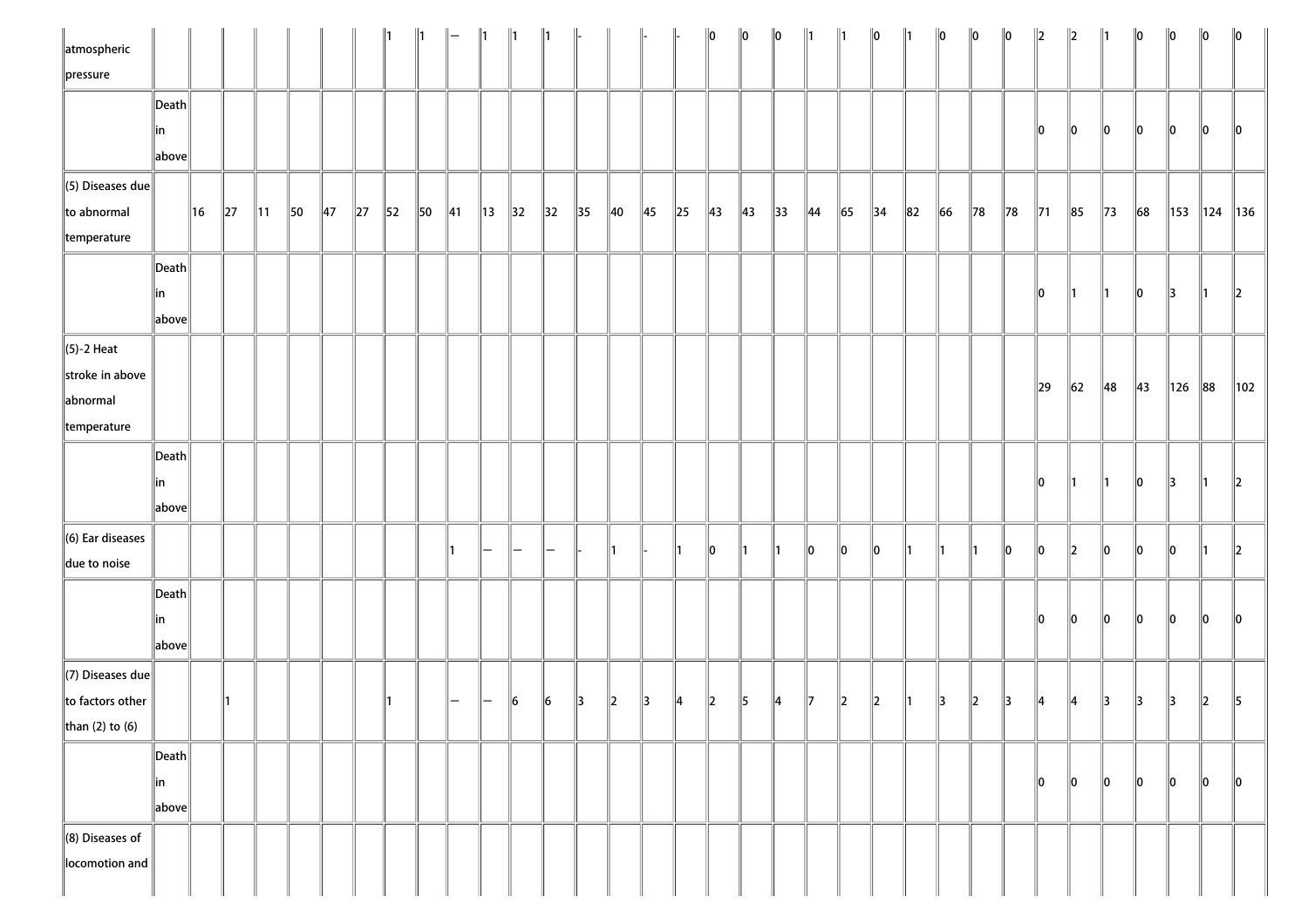| $\parallel$ internal organs $\parallel$ |                       | 16     | $\parallel$ 23 | $\ 6\ $        | $\parallel$ <sub>2</sub> | $\parallel$ 1 | 13 | ∥12            | $\parallel$ 17 | $\ 6\ $        | $\parallel$ 15 | $\ 20$         | $\ 20$         | $\parallel$ 21 | $\parallel$ 21 | ∥10            | $\parallel$ 9 | ∥10      | $\parallel$ 17 | ∥19            | $\parallel$ 23 | 16             | $\ 23\ $       | 19             | ∥15            | $\parallel$ 13 | $\ 20$         | $\ 27$        | $\parallel$ 29 | $\parallel$ 13 | $\ $ 26       | $\ 22\ $    | $\ 20$         | $\ 28$        |
|-----------------------------------------|-----------------------|--------|----------------|----------------|--------------------------|---------------|----|----------------|----------------|----------------|----------------|----------------|----------------|----------------|----------------|----------------|---------------|----------|----------------|----------------|----------------|----------------|----------------|----------------|----------------|----------------|----------------|---------------|----------------|----------------|---------------|-------------|----------------|---------------|
| due to heavy                            |                       |        |                |                |                          |               |    |                |                |                |                |                |                |                |                |                |               |          |                |                |                |                |                |                |                |                |                |               |                |                |               |             |                |               |
| and excessive                           |                       |        |                |                |                          |               |    |                |                |                |                |                |                |                |                |                |               |          |                |                |                |                |                |                |                |                |                |               |                |                |               |             |                |               |
| work load                               |                       |        |                |                |                          |               |    |                |                |                |                |                |                |                |                |                |               |          |                |                |                |                |                |                |                |                |                |               |                |                |               |             |                |               |
|                                         | Death                 |        |                |                |                          |               |    |                |                |                |                |                |                |                |                |                |               |          |                |                |                |                |                |                |                |                |                |               |                |                |               |             |                |               |
|                                         | ∥in                   |        |                |                |                          |               |    |                |                |                |                |                |                |                |                |                |               |          |                |                |                |                |                |                |                |                |                | 10            | 10             | $\ 0\ $        | 10            | 10          | $\ 0\ $        | $\parallel$ 0 |
|                                         | above                 |        |                |                |                          |               |    |                |                |                |                |                |                |                |                |                |               |          |                |                |                |                |                |                |                |                |                |               |                |                |               |             |                |               |
| $\Vert(9)\Vert$                         |                       |        |                |                |                          |               |    |                |                |                |                |                |                |                |                |                |               |          |                |                |                |                |                |                |                |                |                |               |                |                |               |             |                |               |
| Occupational                            |                       |        |                |                |                          |               |    |                |                |                |                |                |                |                |                |                |               |          |                |                |                |                |                |                |                |                |                |               |                |                |               |             |                |               |
| $\ $ lower back pain                    |                       |        |                |                |                          |               |    |                |                |                |                |                |                |                |                |                |               |          |                |                |                |                |                |                |                |                |                |               |                |                |               |             |                |               |
| $\left\ $ excluding that                |                       | $\ 28$ | $\parallel$ 41 | $\parallel$ 36 | $\vert$ 27               | $\parallel$ 9 | 15 | ∥10            | $\parallel$ 19 | $\ $ 24        | $\parallel$ 13 | $\parallel$ 18 | $\parallel$ 18 | $\parallel$ 15 | $\parallel$ 15 | $\ $ 16        | $\ 8$         | ∥15      | $\parallel$ 11 | $\parallel$ 7  | $\parallel$ 14 | $\parallel$ 7  | $\ 8$          | $\ $ 16        | $\parallel$ 11 | $\parallel$ 9  | $\parallel$ 7  | $\parallel$ 3 | $\ 6\ $        | $\vert$ 6      | $\parallel$ 4 | $\vert$ 6   | $\parallel$ 5  | $\parallel$ 4 |
| $\ $ caused by                          |                       |        |                |                |                          |               |    |                |                |                |                |                |                |                |                |                |               |          |                |                |                |                |                |                |                |                |                |               |                |                |               |             |                |               |
| occupational                            |                       |        |                |                |                          |               |    |                |                |                |                |                |                |                |                |                |               |          |                |                |                |                |                |                |                |                |                |               |                |                |               |             |                |               |
| $\ $ injuries                           |                       |        |                |                |                          |               |    |                |                |                |                |                |                |                |                |                |               |          |                |                |                |                |                |                |                |                |                |               |                |                |               |             |                |               |
|                                         | $\vert$ Death $\vert$ |        |                |                |                          |               |    |                |                |                |                |                |                |                |                |                |               |          |                |                |                |                |                |                |                |                |                |               |                |                |               |             |                |               |
|                                         | in                    |        |                |                |                          |               |    |                |                |                |                |                |                |                |                |                |               |          |                |                |                |                |                |                |                |                |                | 0             | $\ 0\ $        | $ 0\rangle$    | $ 0\rangle$   | $ 0\rangle$ | $ 0\rangle$    | $\ 0\ $       |
|                                         | $\ $ above $\ $       |        |                |                |                          |               |    |                |                |                |                |                |                |                |                |                |               |          |                |                |                |                |                |                |                |                |                |               |                |                |               |             |                |               |
| $\ $ (10) Diseases                      |                       |        |                |                |                          |               |    |                |                |                |                |                |                |                |                |                |               |          |                |                |                |                |                |                |                |                |                |               |                |                |               |             |                |               |
| $\ $ due to vibration                   |                       |        |                |                |                          |               |    |                |                |                |                |                |                |                |                |                |               | 10       | 10             | 10             | 10             | 10             | lo.            | lo.            | llo            | 10             | 10             | $\ 0\ $       | 10             | 10             |               | 10          | 10             | 10            |
|                                         | Death                 |        |                |                |                          |               |    |                |                |                |                |                |                |                |                |                |               |          |                |                |                |                |                |                |                |                |                |               |                |                |               |             |                |               |
|                                         | in                    |        |                |                |                          |               |    |                |                |                |                |                |                |                |                |                |               |          |                |                |                |                |                |                |                |                |                | 10            | 10             | $\parallel$ 0  | 10            | 10          | 10             | 10            |
|                                         | above                 |        |                |                |                          |               |    |                |                |                |                |                |                |                |                |                |               |          |                |                |                |                |                |                |                |                |                |               |                |                |               |             |                |               |
| $\ $ (11) Disorders                     |                       |        |                |                |                          |               |    |                |                |                |                |                |                |                |                |                |               |          |                |                |                |                |                |                |                |                |                |               |                |                |               |             |                |               |
| $\ $ in fingers and                     |                       |        |                |                |                          |               |    |                |                |                |                |                |                |                |                |                |               |          |                |                |                |                |                |                |                |                |                |               |                |                |               |             |                |               |
| forearms, and                           |                       |        |                |                |                          |               |    |                |                |                |                |                |                |                |                |                |               |          |                |                |                |                |                |                |                |                |                |               |                |                |               |             |                |               |
| cervico-                                |                       | ∥19    | $\parallel$ 14 | $\ 26$         | $\ 2\ $                  | $\parallel$ 7 | 17 | $\parallel$ 14 | $\parallel$ 3  | $\parallel$ 16 | $\parallel$ 12 | $\parallel$ 17 | $\parallel$ 17 | $\parallel$ 17 | 27             | $\parallel$ 34 | $\vert$ 34    | $\ 27\ $ | $\vert$ 32     | $\parallel$ 45 | $\parallel$ 51 | $\parallel$ 42 | $\parallel$ 31 | $\parallel$ 31 | $\parallel$ 32 | $\parallel$ 30 | $\parallel$ 33 | $\vert$ 40    | $\parallel$ 37 | $\vert$ 36     | $\ 28$        | 45          | $\parallel$ 42 | 59            |
| bronchial                               |                       |        |                |                |                          |               |    |                |                |                |                |                |                |                |                |                |               |          |                |                |                |                |                |                |                |                |                |               |                |                |               |             |                |               |
| disorder                                |                       |        |                |                |                          |               |    |                |                |                |                |                |                |                |                |                |               |          |                |                |                |                |                |                |                |                |                |               |                |                |               |             |                |               |
|                                         | Death                 |        |                |                |                          |               |    |                |                |                |                |                |                |                |                |                |               |          |                |                |                |                |                |                |                |                |                |               |                |                |               |             |                |               |
|                                         | in                    |        |                |                |                          |               |    |                |                |                |                |                |                |                |                |                |               |          |                |                |                |                |                |                |                |                |                | 10            | $\parallel$ 0  | $\parallel$ 0  | 10            | 10          | 10             | 10            |
|                                         | above                 |        |                |                |                          |               |    |                |                |                |                |                |                |                |                |                |               |          |                |                |                |                |                |                |                |                |                |               |                |                |               |             |                |               |
| $\ $ (12) Diseases                      |                       |        |                |                |                          |               |    |                |                |                |                |                |                |                |                |                |               |          |                |                |                |                |                |                |                |                |                |               |                |                |               |             |                |               |
|                                         |                       |        |                |                |                          |               |    |                |                |                |                |                |                |                |                |                |               |          |                |                |                |                |                |                |                |                |                |               |                |                |               |             |                |               |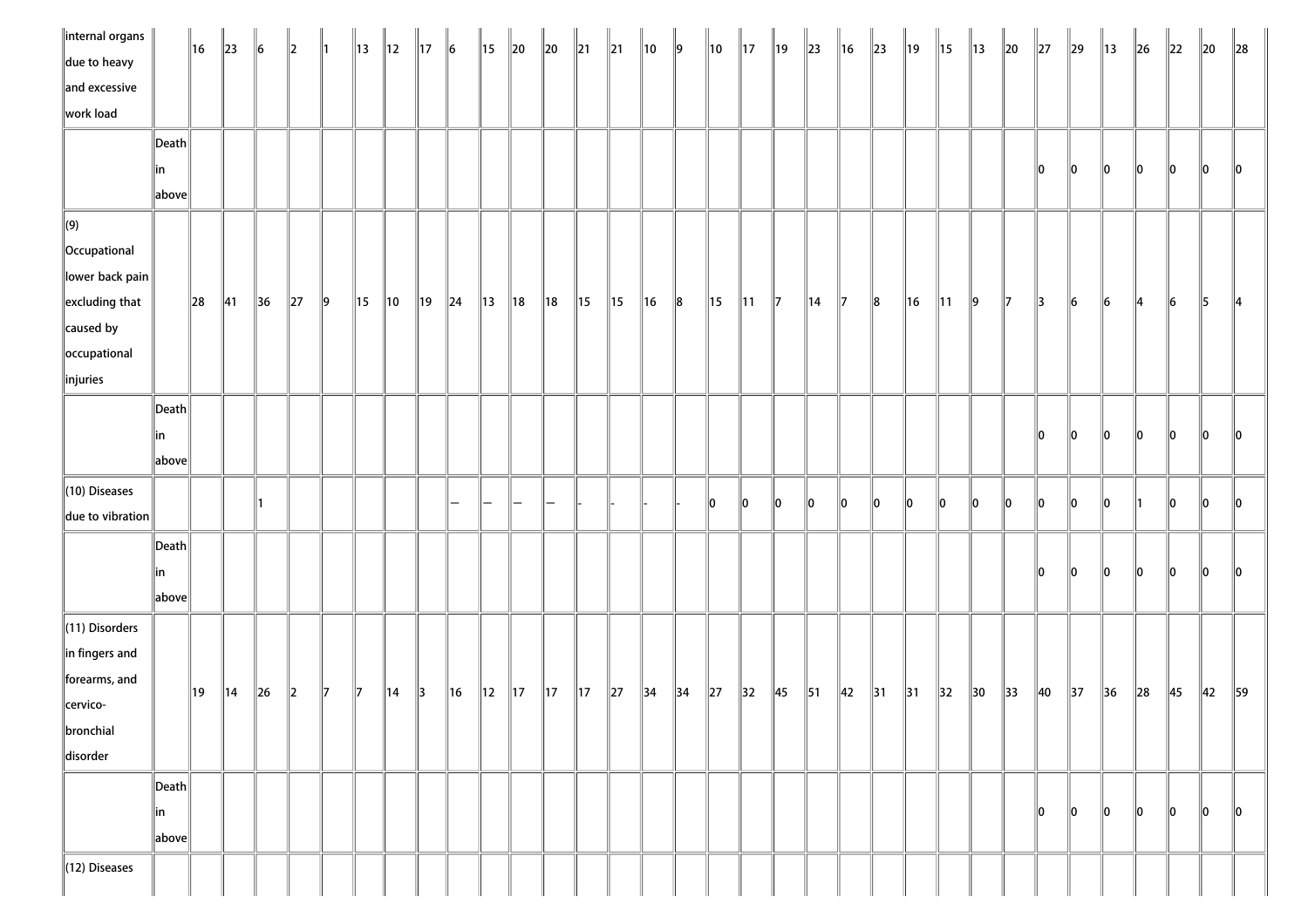| $\parallel$ due to causes   |                       | ∥1             |           | 15            |                | ∥1             | 15             | 12           | 13 | $\parallel$ 1            | ∥1 | $\ 8$                    | $\ 8$          | 8              | $\parallel$ 7  | ∥14    | $\parallel$ 11 | ∥10      | $\parallel$ 17 | $\parallel$ 11 | $\parallel$ 17 | $\ 20\ $  | $\parallel$ 11 | $\parallel$ 17 | 18             | $\ 20\ $       | $\parallel$ 13 | $\parallel$ 15 | $\parallel$ 12 | $\ 8$       | $\parallel$ 14 | 19             | $\parallel$ 17 | $\parallel$ 21 |
|-----------------------------|-----------------------|----------------|-----------|---------------|----------------|----------------|----------------|--------------|----|--------------------------|----|--------------------------|----------------|----------------|----------------|--------|----------------|----------|----------------|----------------|----------------|-----------|----------------|----------------|----------------|----------------|----------------|----------------|----------------|-------------|----------------|----------------|----------------|----------------|
| $\left\Vert$ other than (8) |                       |                |           |               |                |                |                |              |    |                          |    |                          |                |                |                |        |                |          |                |                |                |           |                |                |                |                |                |                |                |             |                |                |                |                |
| $\ $ to (11)                |                       |                |           |               |                |                |                |              |    |                          |    |                          |                |                |                |        |                |          |                |                |                |           |                |                |                |                |                |                |                |             |                |                |                |                |
|                             | $\ $ Death            |                |           |               |                |                |                |              |    |                          |    |                          |                |                |                |        |                |          |                |                |                |           |                |                |                |                |                |                |                |             |                |                |                |                |
|                             | in                    |                |           |               |                |                |                |              |    |                          |    |                          |                |                |                |        |                |          |                |                |                |           |                |                |                |                |                | 10             | 10             | $ 0\rangle$ | 10             | 11             | 10             | 10             |
|                             | above                 |                |           |               |                |                |                |              |    |                          |    |                          |                |                |                |        |                |          |                |                |                |           |                |                |                |                |                |                |                |             |                |                |                |                |
| $\ $ (13) Anoxia            |                       | ∥1             |           |               |                | $\ 2\ $        |                |              |    | $\qquad \qquad$          | —  | $\overline{\phantom{m}}$ | l —            | $\ 2\ $        | 14             |        |                | 10       | 10             | 10             | 10             | 10        | $\ 0\ $        | ∥o             | ∥1             | $\parallel$ 4  | $\ 2\ $        | 0              |                | 10          | 10             | 10             | $ 2\rangle$    | 10             |
|                             | $\vert$ Death $\vert$ |                |           |               |                |                |                |              |    |                          |    |                          |                |                |                |        |                |          |                |                |                |           |                |                |                |                |                |                |                |             |                |                |                |                |
|                             | in                    |                |           |               |                |                |                |              |    |                          |    |                          |                |                |                |        |                |          |                |                |                |           |                |                |                |                |                | 10             | ∥1             | $ 0\rangle$ | 10             | 10             | $\parallel$ 2  | $\parallel$ 0  |
|                             | above                 |                |           |               |                |                |                |              |    |                          |    |                          |                |                |                |        |                |          |                |                |                |           |                |                |                |                |                |                |                |             |                |                |                |                |
| $\ $ (14) Diseases          |                       |                |           |               |                |                |                |              |    |                          |    |                          |                |                |                |        |                |          |                |                |                |           |                |                |                |                |                |                |                |             |                |                |                |                |
| $\ $ due to chemical        |                       |                |           |               |                |                |                |              |    |                          |    |                          |                |                |                |        |                |          |                |                |                |           |                |                |                |                |                |                |                |             |                |                |                |                |
| substances                  |                       | $\parallel$ 12 | $\vert$ 9 | $\ 20$        | $\parallel$ 14 | $\parallel$ 18 | $\parallel$ 16 | $\mathbb{I}$ | 12 | $\parallel$ 14           | 24 | $\parallel$ 17           | $\parallel$ 17 | $\parallel$ 15 | $\parallel$ 10 | $\ 24$ | $\ $ 16        | $\ 23\ $ | $\parallel$ 17 | $\parallel$ 16 | $\parallel$ 16 | 15        | ∥16            | $\parallel$ 22 | $\parallel$ 31 | $\parallel$ 12 | $\parallel$ 14 | $\ $ 16        | $\ 20\ $       | $\ 22\ $    | 15             | $\parallel$ 12 | $\parallel$ 14 | $\ 23\ $       |
| $\ $ (excluding             |                       |                |           |               |                |                |                |              |    |                          |    |                          |                |                |                |        |                |          |                |                |                |           |                |                |                |                |                |                |                |             |                |                |                |                |
| cancer)                     |                       |                |           |               |                |                |                |              |    |                          |    |                          |                |                |                |        |                |          |                |                |                |           |                |                |                |                |                |                |                |             |                |                |                |                |
|                             | $\vert$ Death $\vert$ |                |           |               |                |                |                |              |    |                          |    |                          |                |                |                |        |                |          |                |                |                |           |                |                |                |                |                |                |                |             |                |                |                |                |
|                             | in                    |                |           |               |                |                |                |              |    |                          |    |                          |                |                |                |        |                |          |                |                |                |           |                |                |                |                |                | 10             | $\parallel$ 0  | $ 0\rangle$ | $\mathbf{0}$   | $\ 0\ $        | $ 0\rangle$    | $ 0\rangle$    |
|                             | above                 |                |           |               |                |                |                |              |    |                          |    |                          |                |                |                |        |                |          |                |                |                |           |                |                |                |                |                |                |                |             |                |                |                |                |
| $\ $ (15)                   |                       |                |           |               |                |                |                |              |    |                          |    |                          |                |                |                |        |                |          |                |                |                |           |                |                |                |                |                |                |                |             |                |                |                |                |
| $\ $ Pneumoconiosis $\ $    |                       |                |           |               |                |                |                |              |    |                          |    |                          |                |                |                |        |                |          |                |                |                |           |                |                |                |                |                |                |                |             |                |                |                |                |
| $\parallel$ and             |                       |                |           |               |                |                |                |              |    | $\overline{\phantom{m}}$ | —  | $\overline{\phantom{m}}$ |                |                |                |        |                | 10       | 10             | 10             | 10             | 10        | 10             | 10             | llo            | 10             | 10             | <b>O</b>       | $\parallel$ 0  | 10          | 10             | <b>O</b>       | 10             | 110            |
| complications               |                       |                |           |               |                |                |                |              |    |                          |    |                          |                |                |                |        |                |          |                |                |                |           |                |                |                |                |                |                |                |             |                |                |                |                |
| $\ $ (only absent)          |                       |                |           |               |                |                |                |              |    |                          |    |                          |                |                |                |        |                |          |                |                |                |           |                |                |                |                |                |                |                |             |                |                |                |                |
| $\ $ (16) Diseases          |                       |                |           |               |                |                |                |              |    |                          |    |                          |                |                |                |        |                |          |                |                |                |           |                |                |                |                |                |                |                |             |                |                |                |                |
| $\ $ due to                 |                       |                |           |               |                |                |                |              |    |                          |    |                          |                |                |                |        |                |          |                |                |                |           |                |                |                |                |                |                |                |             |                |                |                |                |
| $\ $ pathogenic             |                       | $\parallel$    | 14        | $\parallel$ 2 |                | ∥1             |                |              | 13 | $\parallel$ 3            | —  | 6                        | $\vert$ 6      | 5              | $\parallel$ 7  | 13     | 16             | $\ 23\ $ | 104            | $\ 8$          | ∥19            | $\vert$ 7 | 14             | $\parallel$ 11 | 4              | $\ 22\ $       | $\ $ 23        | $\vert$ 9      | $\ $ 26        | $\vert$ 9   | $\ 2\ $        | 9              | 14             | $\vert$ 340    |
| $\left\Vert$ organisms      |                       |                |           |               |                |                |                |              |    |                          |    |                          |                |                |                |        |                |          |                |                |                |           |                |                |                |                |                |                |                |             |                |                |                |                |
|                             | $\vert$ Death $\vert$ |                |           |               |                |                |                |              |    |                          |    |                          |                |                |                |        |                |          |                |                |                |           |                |                |                |                |                |                |                |             |                |                |                |                |
|                             | in                    |                |           |               |                |                |                |              |    |                          |    |                          |                |                |                |        |                |          |                |                |                |           |                |                |                |                |                | 10             | 10             | 10          | 10             | 10             | 10             | ∥4             |
|                             | above                 |                |           |               |                |                |                |              |    |                          |    |                          |                |                |                |        |                |          |                |                |                |           |                |                |                |                |                |                |                |             |                |                |                |                |
| $\ $ (16)-2                 |                       |                |           |               |                |                |                |              |    |                          |    |                          |                |                |                |        |                |          |                |                |                |           |                |                |                |                |                |                |                |             |                |                |                |                |
| Occupational                |                       |                |           |               |                |                |                |              |    |                          |    |                          |                |                |                |        |                |          |                |                |                |           |                |                |                |                |                |                |                |             |                |                |                |                |
|                             |                       |                |           |               |                |                |                |              |    |                          |    |                          |                |                |                |        |                |          |                |                |                |           |                |                |                |                |                |                |                |             |                |                |                |                |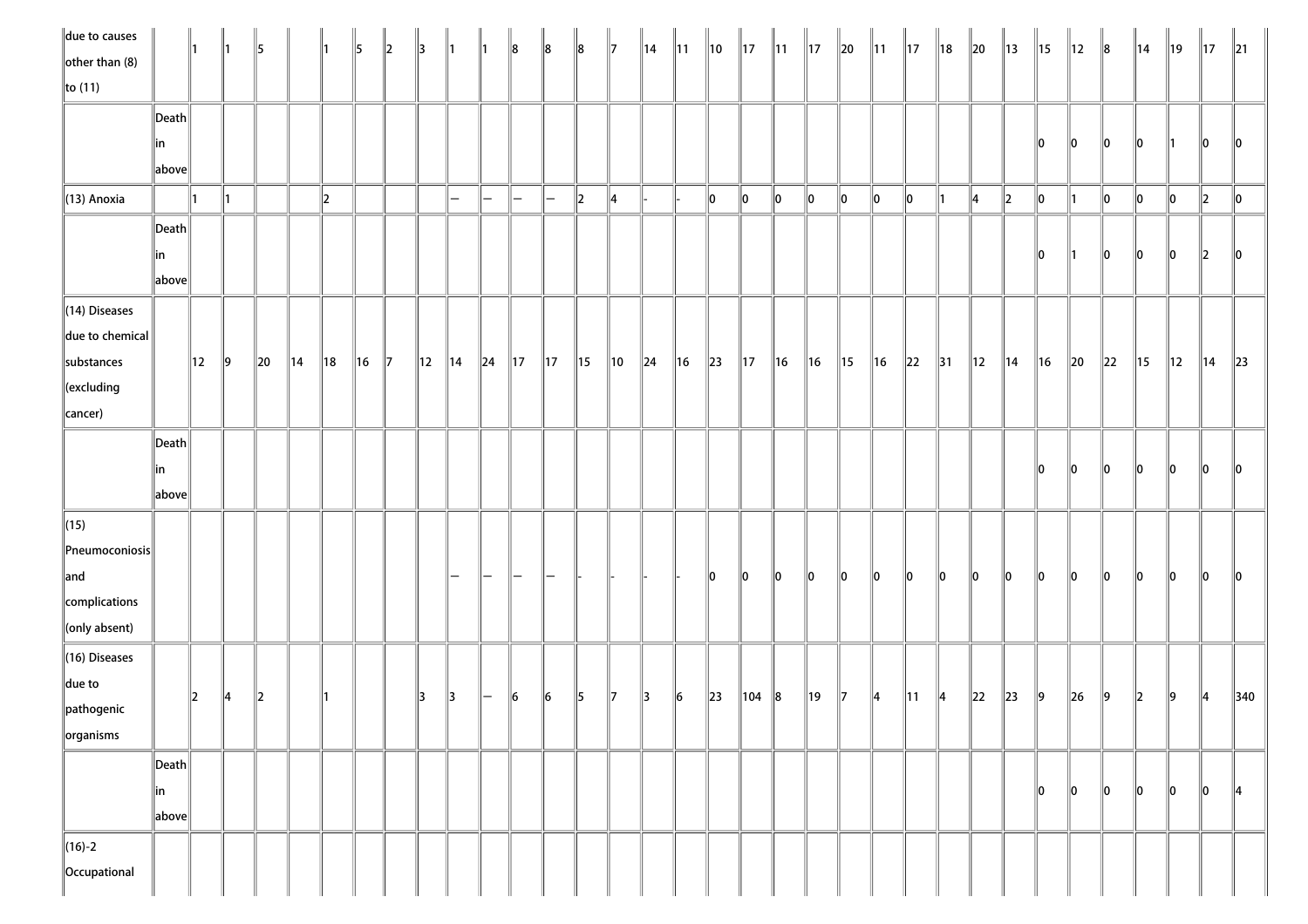| $\ $ Diseases due to $\ $ |                       |  |  |  |  |  |  |  |  |    |    |    |    |    |     |     |         |          |               |             |                |               |               |               |             |               |
|---------------------------|-----------------------|--|--|--|--|--|--|--|--|----|----|----|----|----|-----|-----|---------|----------|---------------|-------------|----------------|---------------|---------------|---------------|-------------|---------------|
| COVID-19 in               |                       |  |  |  |  |  |  |  |  |    |    |    |    |    |     |     |         |          |               |             |                |               |               |               |             | 329           |
| above in above            |                       |  |  |  |  |  |  |  |  |    |    |    |    |    |     |     |         |          |               |             |                |               |               |               |             |               |
| $\ $ pathogenic           |                       |  |  |  |  |  |  |  |  |    |    |    |    |    |     |     |         |          |               |             |                |               |               |               |             |               |
| $\left\Vert$ organisms    |                       |  |  |  |  |  |  |  |  |    |    |    |    |    |     |     |         |          |               |             |                |               |               |               |             |               |
|                           | $\ $ Death            |  |  |  |  |  |  |  |  |    |    |    |    |    |     |     |         |          |               |             |                |               |               |               |             |               |
|                           | ∥in                   |  |  |  |  |  |  |  |  |    |    |    |    |    |     |     |         |          |               |             |                |               |               |               |             | 14            |
|                           | above                 |  |  |  |  |  |  |  |  |    |    |    |    |    |     |     |         |          |               |             |                |               |               |               |             |               |
| $\ $ (17) Cancer due      |                       |  |  |  |  |  |  |  |  |    |    |    |    |    |     |     |         |          |               |             |                |               |               |               |             |               |
| $\ $ to ionizing          |                       |  |  |  |  |  |  |  |  | 10 | 10 | 10 | 10 | 10 | ∥o  | llo | $\ 0\ $ | 0        | $\parallel$ 0 | $ 0\rangle$ | $\mathbf{I}$   | $ 0\rangle$   | $ 0\rangle$   | $\ 0\ $       | $ 0\rangle$ | 10            |
| radiation                 |                       |  |  |  |  |  |  |  |  |    |    |    |    |    |     |     |         |          |               |             |                |               |               |               |             |               |
|                           | $\vert$ Death $\vert$ |  |  |  |  |  |  |  |  |    |    |    |    |    |     |     |         |          |               |             |                |               |               |               |             |               |
|                           | ∥in                   |  |  |  |  |  |  |  |  |    |    |    |    |    |     |     |         |          |               | 10          | $\parallel$ 0  | 10            | $\parallel$ 0 | ∥0            | $\ 0\ $     | $\parallel$ 0 |
|                           | above                 |  |  |  |  |  |  |  |  |    |    |    |    |    |     |     |         |          |               |             |                |               |               |               |             |               |
| $\ $ (18) Cancer due      |                       |  |  |  |  |  |  |  |  |    |    |    |    |    |     |     |         |          |               |             |                |               |               |               |             |               |
| to chemical               |                       |  |  |  |  |  |  |  |  | 10 |    | 10 | 10 | 10 | 11  | 10  | 10      | <b>O</b> | $\parallel$ 0 |             | 10             | 10            | 10            | 10            | 0           | 10            |
| substances                |                       |  |  |  |  |  |  |  |  |    |    |    |    |    |     |     |         |          |               |             |                |               |               |               |             |               |
|                           | $\ $ Death $\ $       |  |  |  |  |  |  |  |  |    |    |    |    |    |     |     |         |          |               |             |                |               |               |               |             |               |
|                           | ∥in                   |  |  |  |  |  |  |  |  |    |    |    |    |    |     |     |         |          |               | 10          | 10             | 10            | 10            | 10            | <b>O</b>    | 10            |
|                           | $\ $ above $\ $       |  |  |  |  |  |  |  |  |    |    |    |    |    |     |     |         |          |               |             |                |               |               |               |             |               |
| $\ $ (19) Cancer due      |                       |  |  |  |  |  |  |  |  |    |    |    |    |    |     |     |         |          |               |             |                |               |               |               |             |               |
| $\ $ to causes other      |                       |  |  |  |  |  |  |  |  |    |    |    |    |    |     |     |         |          |               |             |                |               |               |               |             |               |
| than $(17)$ and           |                       |  |  |  |  |  |  |  |  | 10 | 10 | 10 | 10 | 10 | llo | 10  | 10      | <b>O</b> | $\mathbf{I}$  | 10          | 10             | 10            | 10            | 10            | $\ 0\ $     | 10            |
| $\ $ (18)                 |                       |  |  |  |  |  |  |  |  |    |    |    |    |    |     |     |         |          |               |             |                |               |               |               |             |               |
|                           | $\ $ Death            |  |  |  |  |  |  |  |  |    |    |    |    |    |     |     |         |          |               |             |                |               |               |               |             |               |
|                           | ∥in                   |  |  |  |  |  |  |  |  |    |    |    |    |    |     |     |         |          |               | 0           | $\ 0\ $        | $\ 0\ $       | $\ 0\ $       | $\parallel$ 0 | $\ 0\ $     | 10            |
|                           | above                 |  |  |  |  |  |  |  |  |    |    |    |    |    |     |     |         |          |               |             |                |               |               |               |             |               |
| $\parallel$ (20)          |                       |  |  |  |  |  |  |  |  |    |    |    |    |    |     |     |         |          |               |             |                |               |               |               |             |               |
| $\ $ Cerebrovascular $\ $ |                       |  |  |  |  |  |  |  |  |    |    |    |    |    |     |     |         |          |               |             |                |               |               |               |             |               |
| disease, heart            |                       |  |  |  |  |  |  |  |  |    |    |    |    |    |     |     |         |          |               |             |                |               |               |               |             |               |
| $\parallel$ disease, etc. |                       |  |  |  |  |  |  |  |  |    |    |    |    |    |     |     |         |          |               | 12          | $\parallel$ 11 | $\parallel$ 7 | 19            | $\vert$ 9     | $\vert$ 6   | $\ 9\ $       |
| $\ $ due to               |                       |  |  |  |  |  |  |  |  |    |    |    |    |    |     |     |         |          |               |             |                |               |               |               |             |               |
|                           |                       |  |  |  |  |  |  |  |  |    |    |    |    |    |     |     |         |          |               |             |                |               |               |               |             |               |